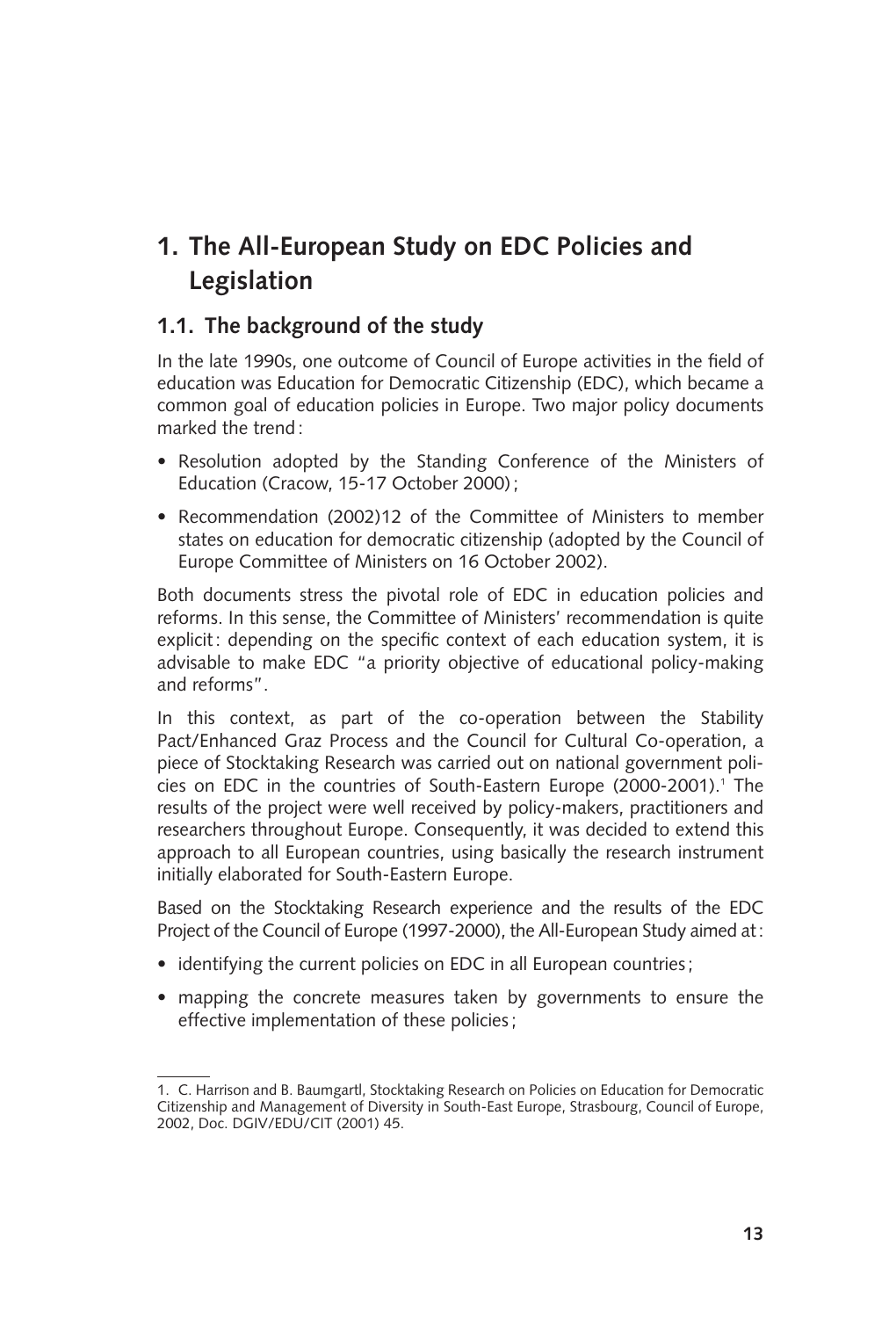• collecting the views of a sample of practitioners and stakeholders on the implementation of EDC policies in the countries concerned.

The objectives were transposed into three key questions common to all participants at local, regional and European levels :

- What EDC policies exist ?
- What implementation measures are taken ?
- What are the views from practitioners and stakeholders on EDC policies?

## **1.2. Research design and methodology**

The main goal of the All-European Study is to map the national policies on EDC across Europe and to share the findings for the benefit of users : policymakers, researchers, practitioners, and all stakeholders involved in EDC policies. To do this, the research envisaged three levels of analysis :

- national level, by involving national EDC co-ordinators<sup>1</sup> and a sample of practitioners and stakeholders ;
- regional level, by means of five regional studies, similar to Stocktaking Research for South-Eastern Europe ;
- all-European level, through the current synthesis.

This multi-level approach has allowed for the use of a wide range of sources :

- Information provided by national EDC co-ordinators in the form of :
	- written contributions on national EDC policies ;
	- legislative documents (constitutions, laws and regulations) ;
	- curricula, textbooks and methodological guides ;
	- national programmes for EDC ;
	- articles and research studies.
- Existing databases and comparative research projects related to EDC (e.g. the International Association for the Evaluation of Educational Achievement (IEA) Civic Education study, the European Values Survey, the Consortium of Institutions for Development and Research in Education in Europe (CIDREE) comparative project on values education, the Eurydice database on education systems and curricula, the OECD study on cross-

<sup>1.</sup> National EDC co-ordinators constitute a network of resource people appointed by each ministry of education to act as contact people within the EDC Project of the Council of Europe.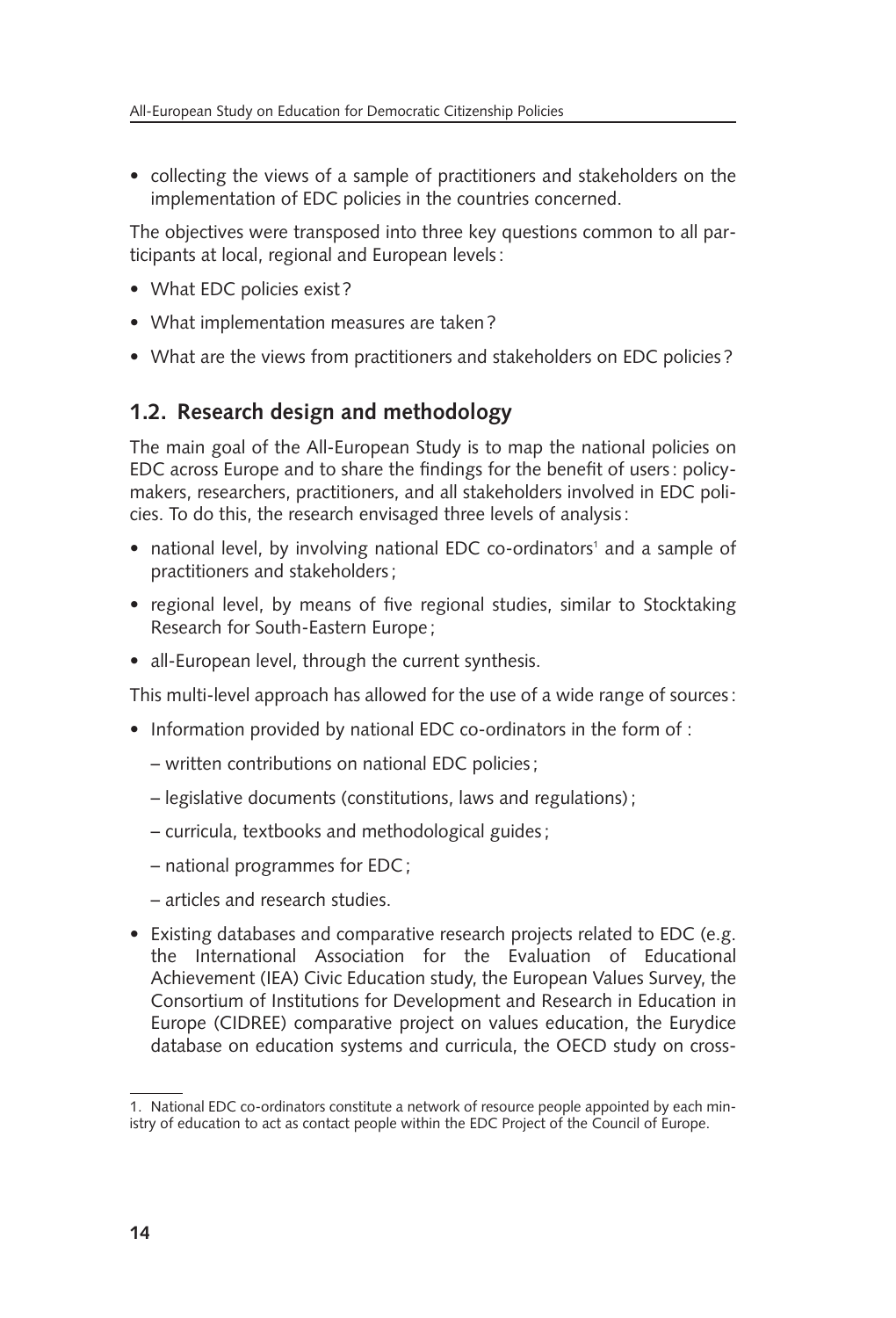curricular competencies, the country reports on the implementation of the Human Rights Education Decade (UNHCHR), the Council of Europe research on school participation, the Unesco regional project D@dalos) ;

• Information on practitioners' and stakeholders' views with the aid of focus groups in a limited number of countries ; these qualitative research activities were carried out by national EDC co-ordinators.

It is the regional level analyses however, that make up the core of this study. For this purpose, the following five regions were identified :

- Northern Europe : Denmark, Estonia, Finland, Iceland, Latvia, Lithuania, Norway, Sweden ;
- Western Europe: Austria, Belgium, France, Germany, Ireland, Liechtenstein, Luxembourg, the Netherlands, Switzerland, United Kingdom;
- Southern Europe: Andorra, Cyprus, Greece, Italy, Malta, Portugal, San Marino, Spain, Turkey ;
- Central Europe : Czech Republic, Hungary, Poland, Slovakia ;
- Eastern Europe: Armenia, Azerbaijan, Georgia, Moldova, the Russian Federation, Ukraine.

The studies dedicated to these regions are published separately. They complete the analysis previously limited to the region of South-Eastern Europe,<sup>1</sup> which covered Albania, Bulgaria, Croatia, Kosovo, the Former Yugoslav Republic of Macedonia, Montenegro, Romania, Serbia and Slovenia.

In concrete terms, the All-European Study started from the following questions:

- What are the official EDC policies in formal education ? What policy documents exist on EDC ? What is the legislative basis for EDC policies ?
- What do governments do to implement their EDC policies? How do they transform policy intentions into what type of government action? Are there implementation strategies? What obstacles exist in implementing policies?
- What are practitioners' views on EDC policies ? Are policies creating the conditions that will enable appropriate practices ? Are there provisions and mechanisms for the consultation of stakeholders and practitioners ?

Members of the Council of Europe Education Committee and the EDC national co-ordinators finally validated the data obtained in the regional

<sup>1.</sup> C. Harrison and B. Baumgartl, Stocktaking Research on Policies on Education for Democratic Citizenship and Management of Diversity in South-East Europe, Strasbourg, Council of Europe, 2002, Doc. DGIV/EDU/CIT (2001)45.